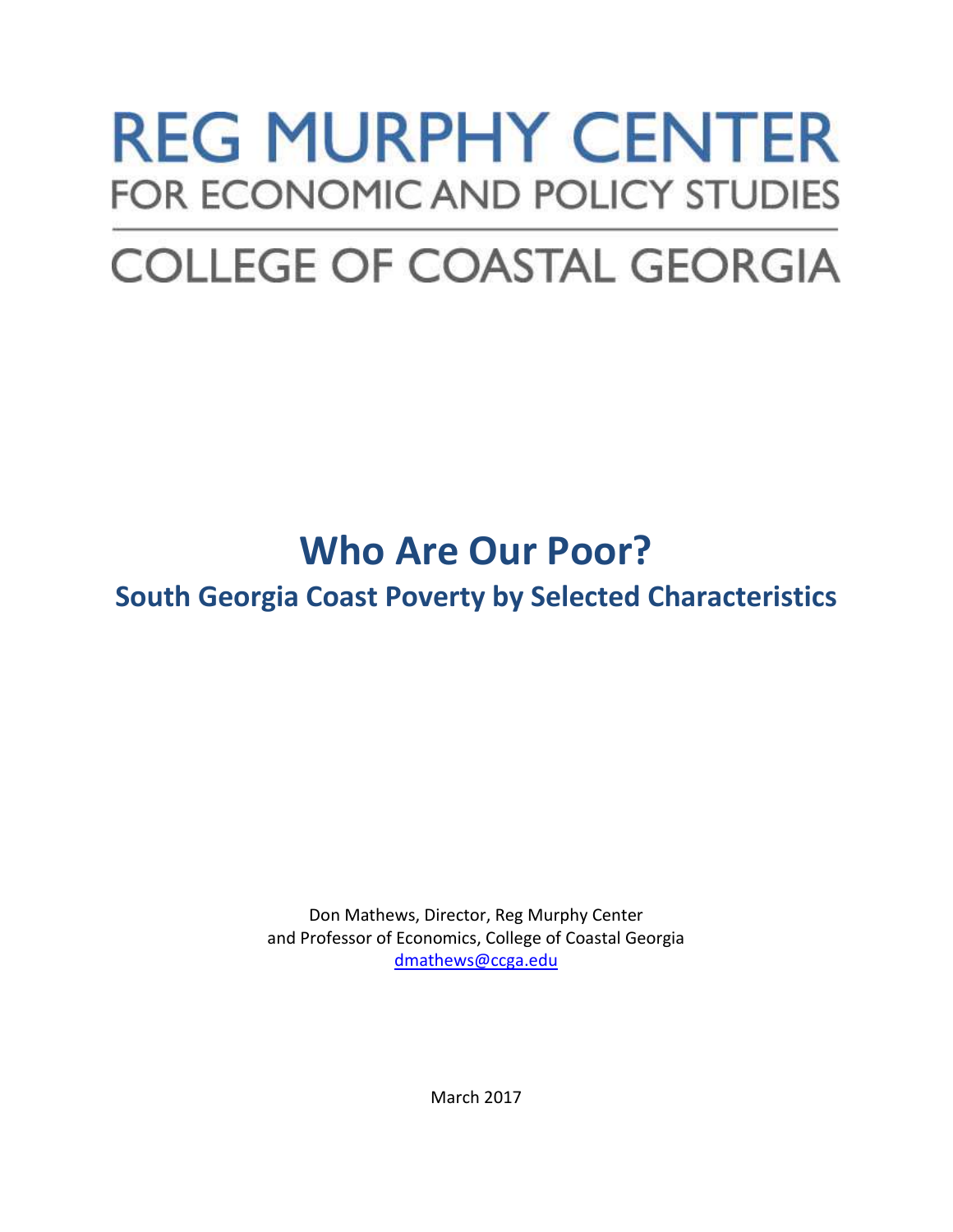### **Who Are Our Poor? South Georgia Coast Poverty by Selected Characteristics**

In November 2016, the Reg Murphy Center published *Poverty in the South Georgia Coast*, the first in a series of reports on local poverty. *Who Are our Poor?* is the second in the series.

#### **Poverty Rates, 2015**

Since the publication of *Poverty in the South Georgia Coast,* the U.S. Census Bureau has released its estimates of poverty for the U.S., states, and counties in 2015. An area's poverty rate is the percentage of the area's population living in families with money incomes that fall below the poverty thresholds calculated by the Census Bureau. An area's child poverty rate is the percentage of an area's population under the age of 18 living in families with money incomes that fall below the Census Bureau's poverty thresholds. Table 1 below lists poverty rates in 2015 in the U.S., Georgia, and the six counties of the South Georgia Coast: Brantley, Camden, Charlton, Glynn, McIntosh, and Wayne.

| <b>Area</b>     | <b>Poverty Rate</b> | <b>Child Poverty Rate</b> |
|-----------------|---------------------|---------------------------|
| <b>Brantley</b> | 21.6                | 34.3                      |
| Camden          | 13.6                | 20.4                      |
| Charlton        | 32.5                | 37.7                      |
| Glynn           | 18.2                | 30.0                      |
| McIntosh        | 24.0                | 39.3                      |
| Wayne           | 20.8                | 32.8                      |
|                 |                     |                           |
| Georgia         | 17.2                | 24.7                      |
| U.S.            | 13.5                | 19.7                      |

#### **Table 1: Poverty Rates, 2015**

Source: U.S. Census Bureau, Small Area Income and Poverty Estimates (SAIPE) Program. U.S. data from the Census publication, *Income and Poverty in the United States: 2015*.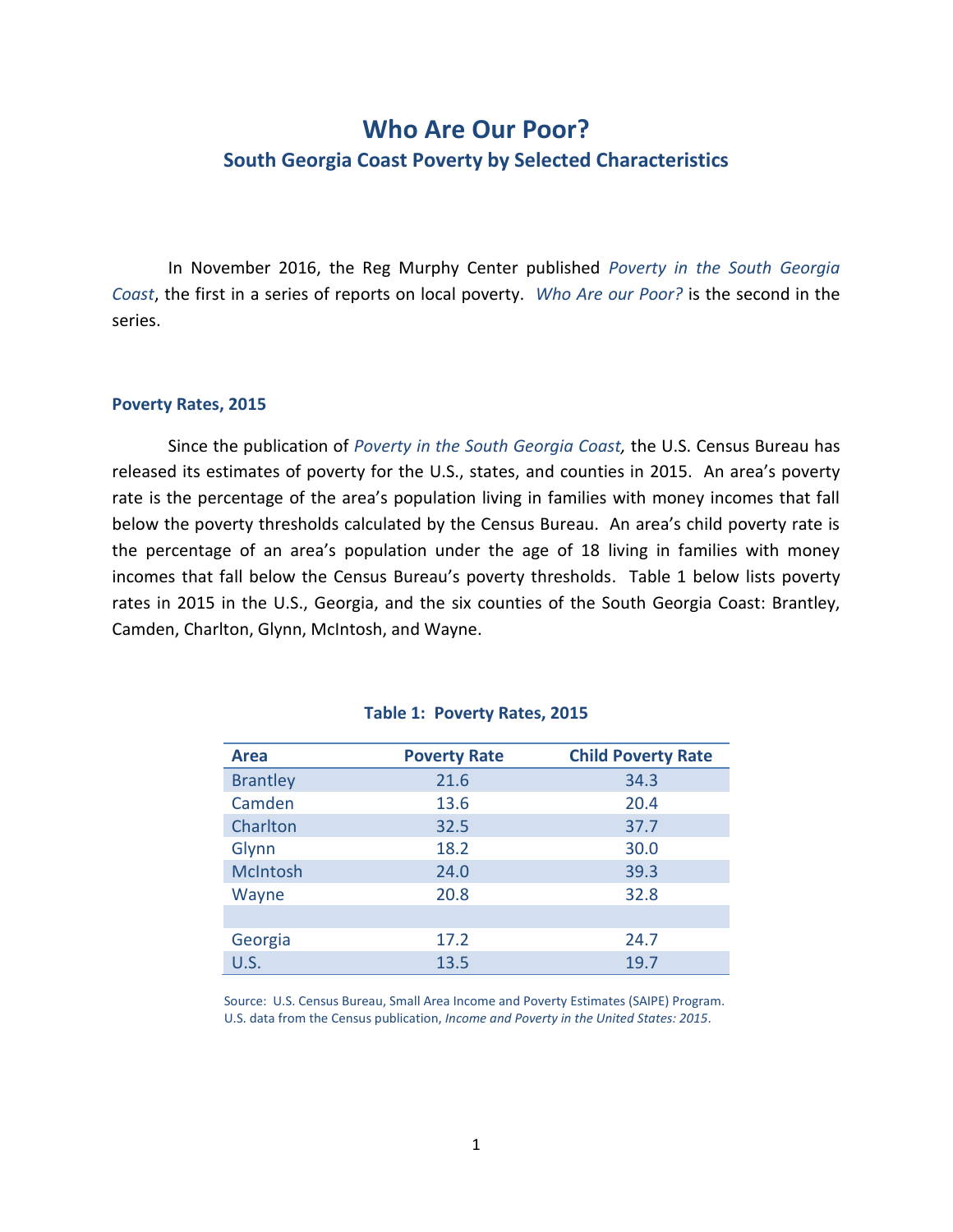Of the six counties of the South Georgia Coast, all but Camden had overall poverty rates well above the U.S. poverty rate of 13.5 percent and the Georgia poverty rate of 17.2 percent in 2015. Charlton's poverty rate of 32.5 percent was almost two and one-half times the U.S. poverty rate and almost twice Georgia's poverty rate.

While Camden's child poverty rate of 20.4 percent was only slightly greater than the U.S. child poverty rate of 19.7 percent and well below Georgia's child poverty rate of 24.7 percent, child poverty rates in Brantley, Charlton, Glynn, McIntosh, and Wayne were significantly greater than those of the U.S. and Georgia. Of the six counties, all but Camden had child poverty rates of at least 30 percent. In Charlton and McIntosh, almost four of ten children lived in poverty in 2015.

#### **Poverty by Age, 2015**

Table 1 also shows that in 2015 child poverty rates were significantly greater than overall poverty rates in the U.S., Georgia, and the six counties of the South Georgia Coast, meaning that poverty is more common among children than adults. Table 2 below shows a further breakdown of poverty by age group.

| Area            | <b>Child</b><br>(Under 18 years) | 18 to 34 years | 35 to 64 years | 65 years<br>and over |
|-----------------|----------------------------------|----------------|----------------|----------------------|
| <b>Brantley</b> | 34.3                             | 25.7           | 18.7           | 14.9                 |
| Camden          | 20.4                             | 10.7           | 11.0           | 11.8                 |
| Charlton        | 37.7                             | 28.9           | 11.9           | 12.3                 |
| Glynn           | 30.0                             | 26.7           | 13.6           | 7.8                  |
| <b>McIntosh</b> | 39.3                             | 24.8           | 16.4           | 15.5                 |
| Wayne           | 32.8                             | 25.9           | 18.9           | 10.0                 |
|                 |                                  |                |                |                      |
| Georgia         | 24.7                             | 22.3           | 13.7           | 10.6                 |
| U.S.            | 19.7                             | 17.5           | 9.6            | 7.4                  |

#### **Table 2: Poverty Rates by Age Group, 2015**

Source: U.S. Census Bureau, Small Area Income and Poverty Estimates (SAIPE) Program and American Community Survey 2011-2015 Estimates. U.S. data from the Census publication, *Income and Poverty in the United States: 2015* and Small Area Income and Poverty Estimates (SAIPE) Program.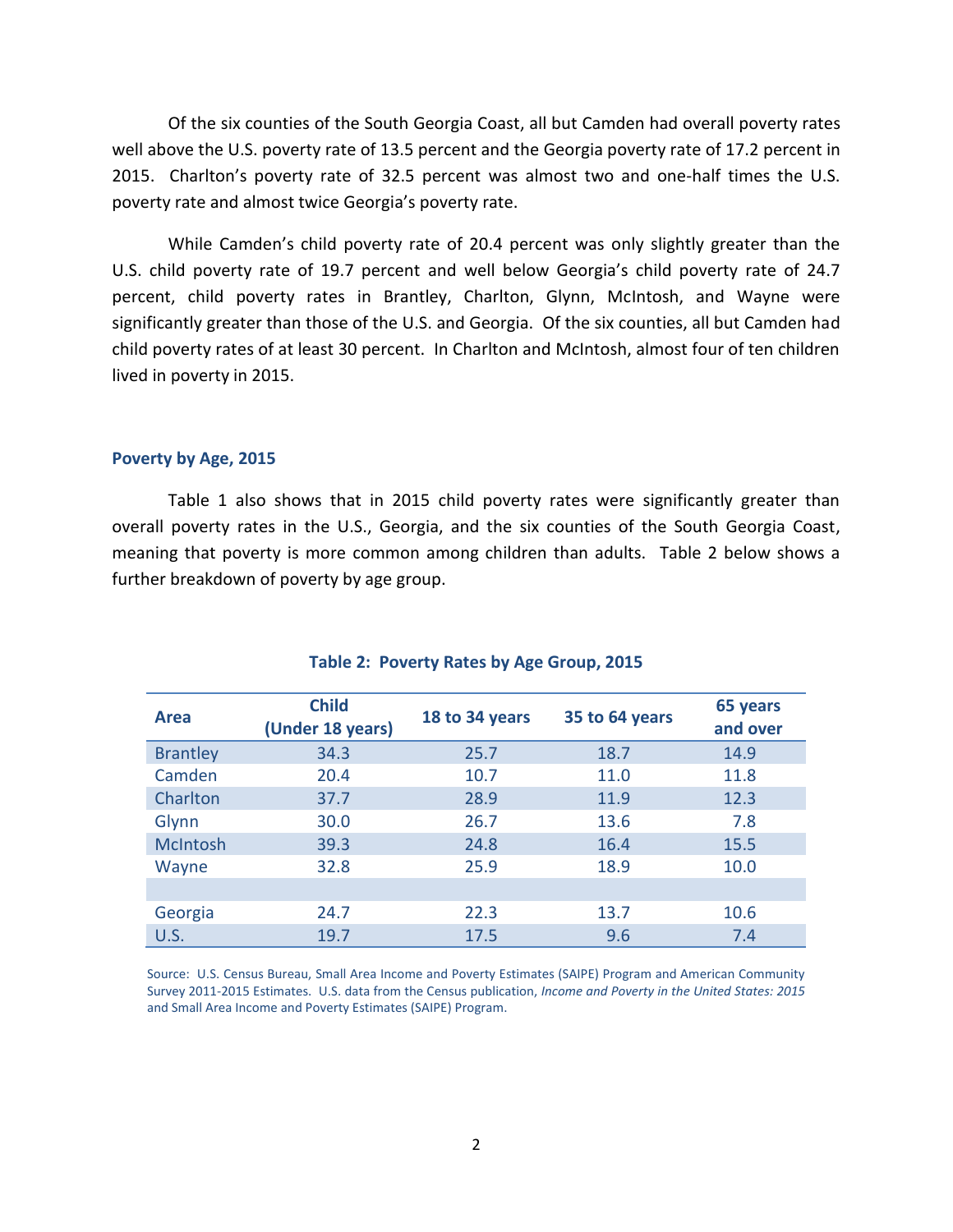Table 2 indicates that, with few exceptions, poverty rates decreased with age in the South Georgia Coast, Georgia, and the U.S. in 2015. In all eight areas, poverty rates were greatest among children and, with the exception of Camden and Charlton, least among people age 65 years and over.

#### **Poverty Rates by Sex, 2015**

Table 3 below shows poverty rates by sex in the U.S., Georgia, and the six counties of the South Georgia Coast.

| <b>Area</b>     | <b>Male</b> | <b>Female</b> |
|-----------------|-------------|---------------|
| <b>Brantley</b> | 17.8        | 25.4          |
| Camden          | 11.9        | 15.4          |
| Charlton        | 37.4        | 27.8          |
| Glynn           | 16.3        | 19.9          |
| McIntosh        | 21.5        | 26.3          |
| Wayne           | 17.7        | 23.7          |
|                 |             |               |
| Georgia         | 15.7        | 18.6          |
| U.S.            | 12.2        | 14.8          |

#### **Table 3: Poverty Rates by Sex, 2015**

Source: U.S. Census Bureau, Small Area Income and Poverty Estimates (SAIPE) Program and American Community Survey 2011-2015 Estimates. U.S. data from the Census publication, *Income and Poverty in the United States: 2015* and Small Area Income and Poverty Estimates (SAIPE) Program.

With the exception of Charlton, poverty rates for females were significantly greater than poverty rates for males in 2015.

#### **Poverty Rates by Educational Attainment, 2015**

The more education and training workers receive, the more productive they tend to be; and the more productive workers are, the greater the wages and salaries they earn. Thus, we would expect poverty rates to be higher among less educated adults than more educated adults.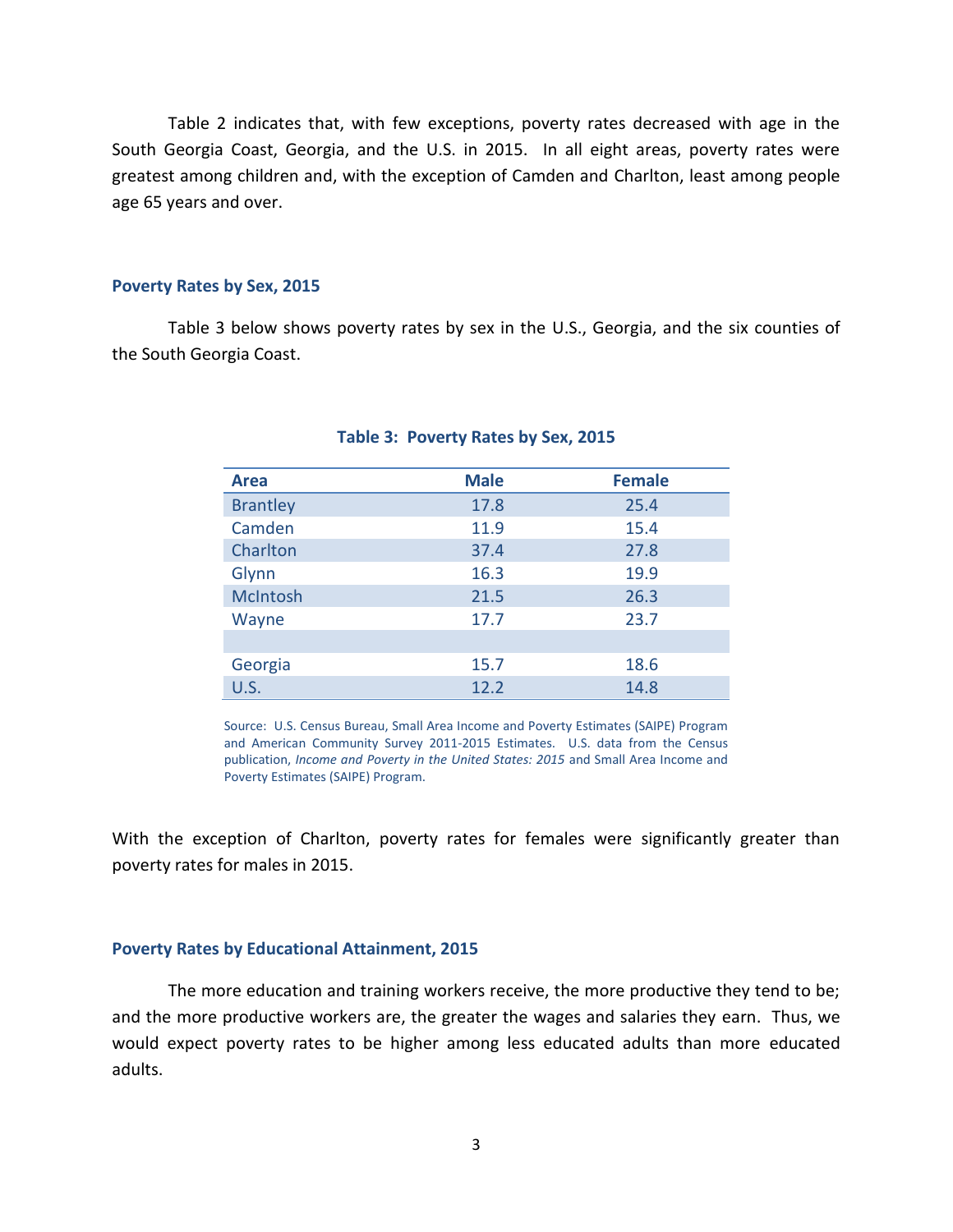And indeed they are. Table 4 below shows poverty rates for people age 25 years or older by level of educational attainment in the U.S., Georgia, and the six counties of the South Georgia Coast in 2015.

| Area            | Less than high<br>school<br>graduate | <b>High school</b><br>graduate | <b>Some college</b> | <b>Bachelor's</b><br>degree or<br>higher |
|-----------------|--------------------------------------|--------------------------------|---------------------|------------------------------------------|
| <b>Brantley</b> | 32.7                                 | 15.6                           | 17.6                | 1.8                                      |
| Camden          | 28.8                                 | 12.1                           | 8.0                 | 5.4                                      |
| Charlton        | 38.6                                 | 15.1                           | 14.6                | 5.4                                      |
| Glynn           | 32.2                                 | 18.6                           | 11.8                | 4.4                                      |
| <b>McIntosh</b> | 35.7                                 | 16.2                           | 13.3                | 5.6                                      |
| Wayne           | 31.2                                 | 18.5                           | 14.1                | 6.6                                      |
|                 |                                      |                                |                     |                                          |
| Georgia         | 31.1                                 | 17.2                           | 12.1                | 5.0                                      |
| U.S.            | 26.3                                 | 12.9                           | 9.6                 | 4.5                                      |

#### **Table 4: Poverty Rates by Educational Attainment, 2015**

Source: U.S. Census Bureau, Small Area Income and Poverty Estimates (SAIPE) Program and American Community Survey 2011-2015 Estimates. U.S. data from the Census publication, *Income and Poverty in the United States: 2015*.

The difference in poverty rates between people who did not graduate from high school and people who did is quite large: poverty rates for high school dropouts ranged from 26.3 percent in the U.S. to 38.6 in Charlton; poverty rates for high school graduates (with no college) ranged from 12.1 percent in Camden to 18.6 percent in Glynn. The difference in poverty rates between people with some college (including an associate's degree) and people with bachelor's degrees or higher is also quite large: poverty rates for people with some college ranged from 8.0 percent in Camden to 17.6 in Brantley; poverty rates for people with bachelor's degrees or higher ranged from 1.8 percent in Brantley to 6.6 percent in Wayne. The difference in poverty rates between high school graduates and people with some college was generally not nearly as large.

#### **Poverty Rates by Work Status, 2015**

Most adults receive the bulk of their money incomes from employment in the labor market. Thus, because poverty is measured according to money income, we would expect poverty to be much less among people who work full-time year-round than among people who work less than full-time yearround.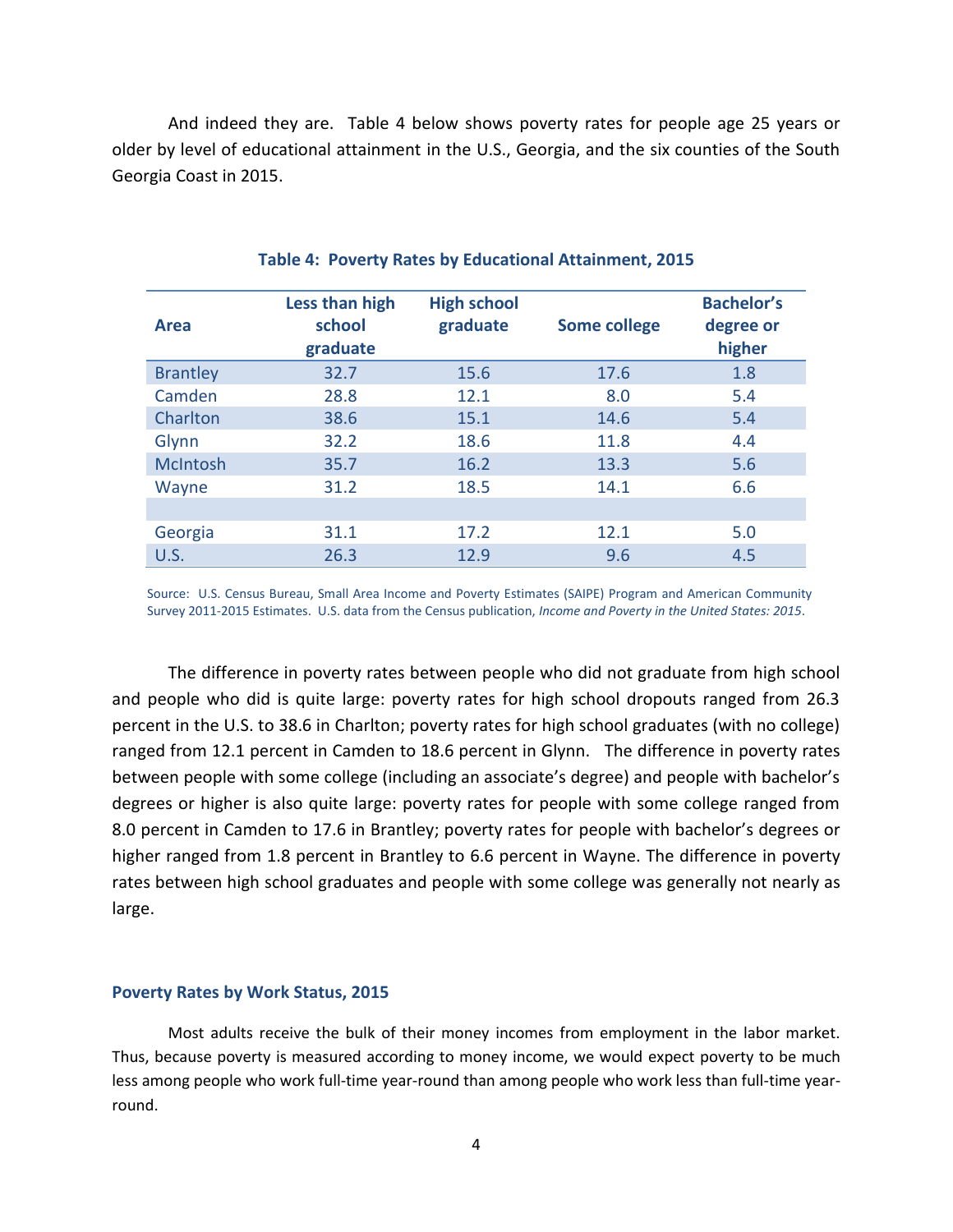Table 5 below shows poverty rates for people age 16 years or older by work status in the U.S., Georgia, and the six counties of the South Georgia Coast in 2015.

| Area            | <b>Worked full-time</b><br>year-round | <b>Worked part-time</b><br>or part-year | Did not work |
|-----------------|---------------------------------------|-----------------------------------------|--------------|
| <b>Brantley</b> | 4.2                                   | 17.0                                    | 32.1         |
| Camden          | 2.3                                   | 18.5                                    | 19.5         |
| Charlton        | 5.2                                   | 27.6                                    | 38.8         |
| Glynn           | 4.7                                   | 23.3                                    | 25.8         |
| McIntosh        | 2.7                                   | 24.0                                    | 28.6         |
| Wayne           | 5.2                                   | 28.0                                    | 30.2         |
|                 |                                       |                                         |              |
| Georgia         | 4.0                                   | 21.7                                    | 26.5         |
| U.S.            | 2.4                                   | 15.5                                    | 31.8         |

#### **Table 5: Poverty Rates by Work Status, 2015**

Source: U.S. Census Bureau, Small Area Income and Poverty Estimates (SAIPE) Program and American Community Survey 2011-2015 Estimates. U.S. data from the Census publication, *Income and Poverty in the United States: 2015*.

Care must be taken in interpreting the poverty rates in Table 5, particularly the poverty rates for people who worked part-time or part-year. Part-time or part-year includes workers with many different sets of circumstances, for example: full-time workers who had a spell of unemployment, full-time workers who dropped out of the labor market of a spell; part-time workers who wanted full-time jobs, etc. The Census data also do not indicate whether people who did not work received unemployment compensation. Nevertheless, Table 5 makes it quite clear that poverty rates among full-time year-round workers were much lower than among part-time or part year workers and adults who did not work.

#### **Poverty Rates by Family Type, 2015**

Poverty is also related to family structure or family type. Specifically, poverty rates among married-couple families with children are dramatically lower than poverty rates among female householder (with no husband present) families with children. Table 6 on the next page shows poverty rates for families with children by family type in the U.S., Georgia, and the six counties of the South Georgia Coast in 2015.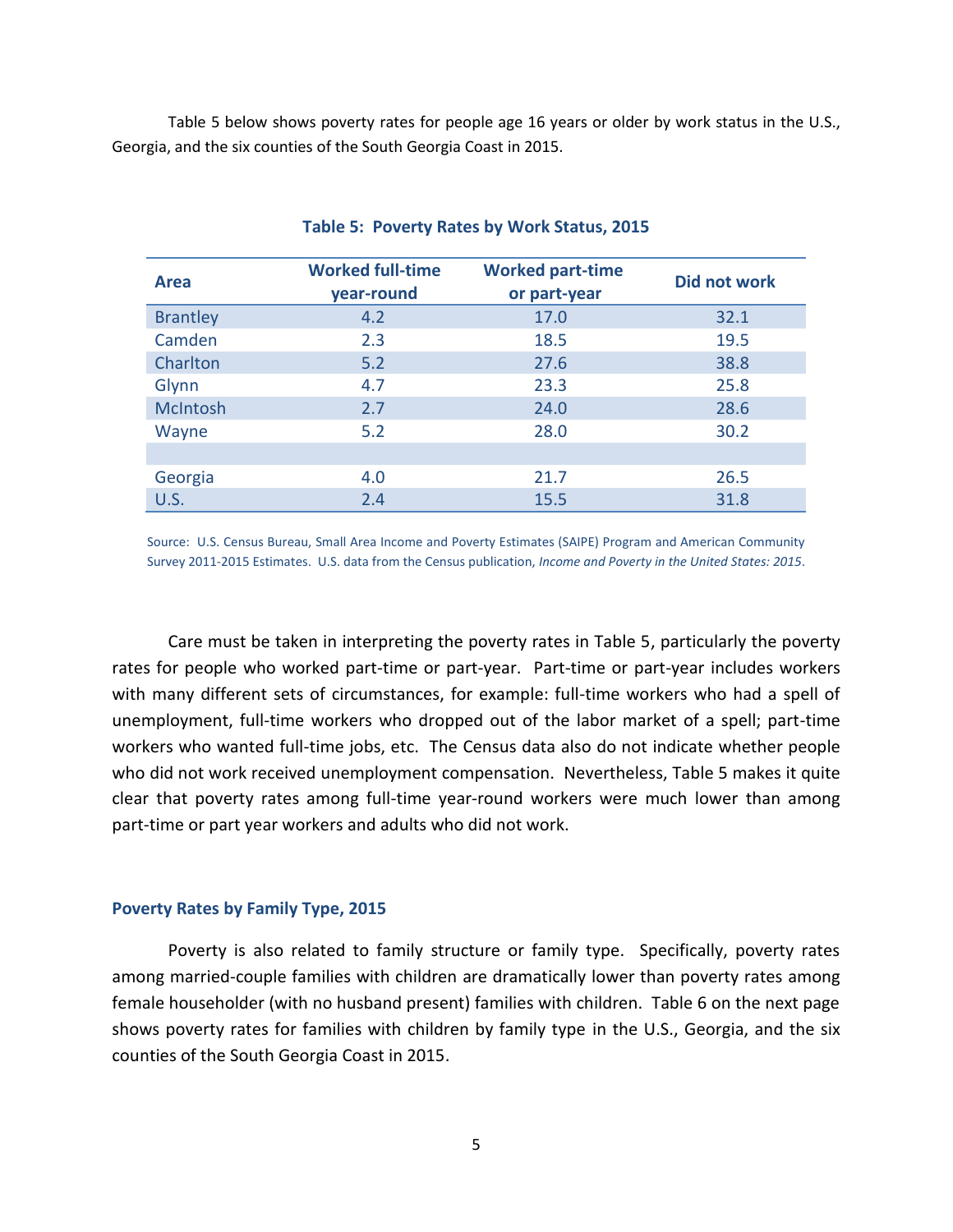| Area            | <b>Married couple</b><br>with children | <b>Female householder,</b><br>no husband present,<br>with children |
|-----------------|----------------------------------------|--------------------------------------------------------------------|
| <b>Brantley</b> | 5.0                                    | 54.3                                                               |
| Camden          | 4.2                                    | 54.0                                                               |
| Charlton        | 11.9                                   | 56.7                                                               |
| Glynn           | 7.6                                    | 43.0                                                               |
| <b>McIntosh</b> | 6.8                                    | 54.1                                                               |
| Wayne           | 9.1                                    | 48.6                                                               |
|                 |                                        |                                                                    |
| Georgia         | 9.8                                    | 43.7                                                               |
| U.S.            | 8.1                                    | 38.1                                                               |

#### **Table 6: Poverty Rates by Family Type, 2015**

Source: U.S. Census Bureau, Small Area Income and Poverty Estimates (SAIPE) Program and American Community Survey 2011-2015 Estimates. U.S. data from the Census publication, *Income and Poverty in the United States: 2015* and Small Area Income and Poverty Estimates (SAIPE) Program.

In 2015, poverty rates among married-couple families with children ranged from 4.2 percent in Camden to 11.9 percent in Charlton, while poverty rates among female householder (with no husband present) families with children ranged from 38.1 percent in the U.S. to 56.7 percent in Charlton.

#### **Perspective**

Poverty in 2015 in the U.S. Georgia, and the six counties of the South Georgia Coast was quite consistent with a number of long-standing poverty trends:

- 1. Poverty rates are significantly greater in the South Georgia Coast than in the U.S.
- 2. With the exception of Camden, poverty rates are greater in the South Georgia Coast than in Georgia.
- 3. Poverty rates are much greater among children than adults.
- 4. Poverty rates are greater among females than males.
- 5. Poverty rates decrease significantly with educational attainment.